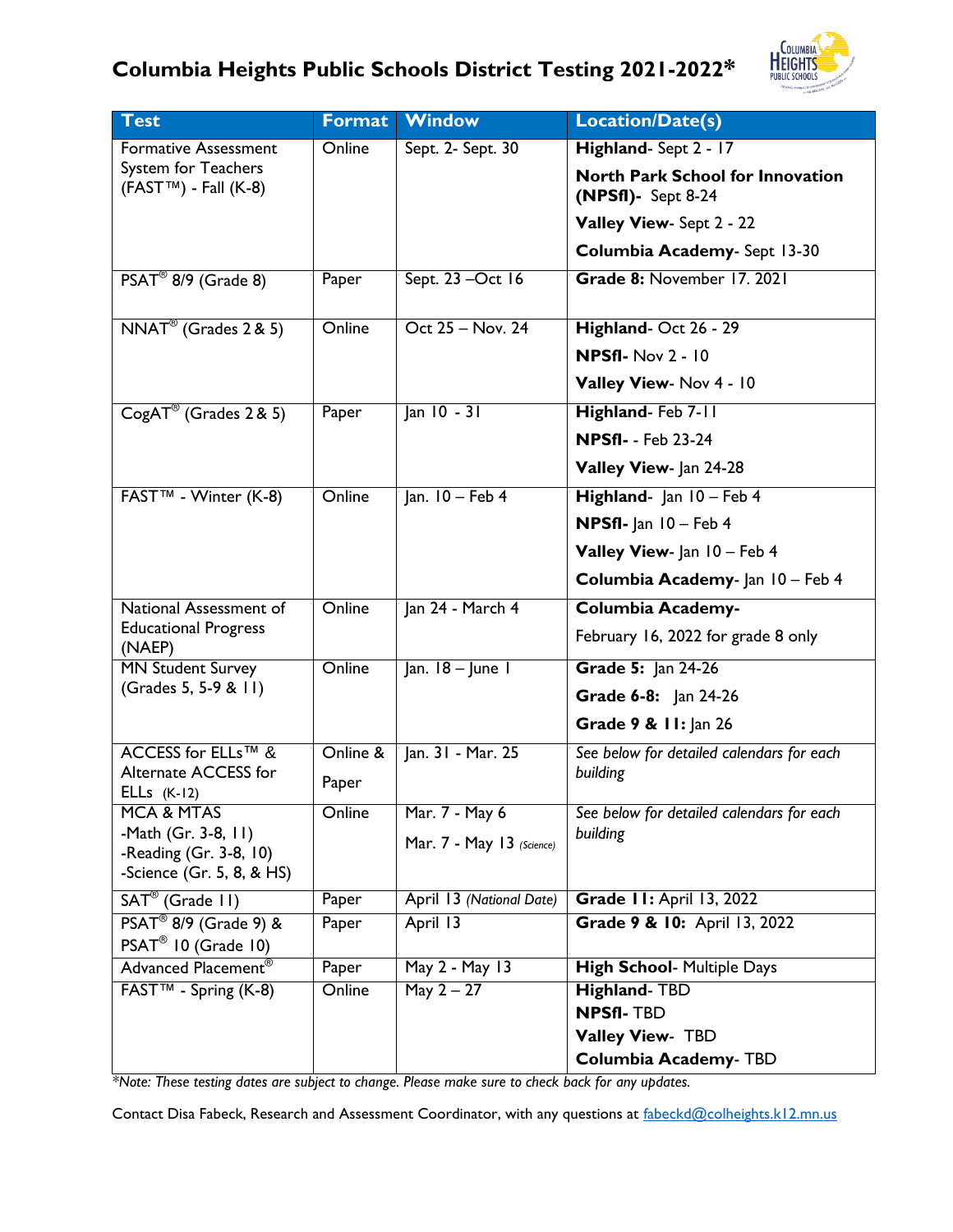## **Columbia Heights Public Schools District Testing 2021-2022\***



|            | <b>Statewide Accountability Assessments</b> |                            |                        |  |
|------------|---------------------------------------------|----------------------------|------------------------|--|
|            | <b>ACCESS Listening</b>                     | <b>ACCESS Reading</b>      | <b>ACCESS Speaking</b> |  |
|            | Grade 1: Feb 3, 4 & 7                       | Grade I: Feb 7-8           | Grade I: Feb 10-11     |  |
|            | Grade 2: Feb 3 & 4                          | Grade 2: Feb 7             | Grade 2: Feb 10        |  |
|            | Grade 3: Feb 3 & 4                          | Grade 3: Feb 8, 9          | Grade 3: Feb 11        |  |
|            | Grade 4: Feb 3 & 4                          | Grade 4: Feb 7 & 9         | Grade 4: Feb 10-11     |  |
|            | Grade 5: Feb 3 & 4                          | Grade 5: Feb 8, 9          | Grade 5: Feb 10-11     |  |
| Highland   | <b>ACCESS Writing</b>                       | <b>Kindergarten ACCESS</b> |                        |  |
|            | Grade I: Feb14-15                           | $ an 31 - Feb 2$           |                        |  |
| Elementary | Grade 2: Feb 14                             |                            |                        |  |
|            | Grade 3: Feb 14-15                          |                            |                        |  |
|            | Grade 4: Feb 15-16                          |                            |                        |  |
|            | Grade 5: Feb 15-16                          |                            |                        |  |
|            | <b>Reading MCA</b>                          | Math MCA                   | <b>Science MCA</b>     |  |
|            | Grade 3: April 13-14                        | Grade 3: April 20 - 21     | Grade 5: April 25-28   |  |
|            | Grade 4: April 13-14                        | Grade 4: April 20 - 21     |                        |  |
|            | Grade 5: April 13-14                        | Grade 5: April 20 - 21     |                        |  |

|                             | <b>Statewide Accountability Assessments</b> |                            |                                |  |
|-----------------------------|---------------------------------------------|----------------------------|--------------------------------|--|
|                             | <b>ACCESS Listening</b>                     | <b>ACCESS Reading</b>      | <b>ACCESS Speaking</b>         |  |
|                             | Grade I: Jan 31 - Feb 3                     | Grade I: Feb 3-4           | Grade 1: Feb 16 & 17           |  |
|                             | Grade 2: Jan 31 - Feb 1                     | Grade 2: Feb 2 & 7         | Grade 2: Feb 17                |  |
| North<br>Park<br>School for | Grade $3:$ Jan $31 -$ Feb 2                 | Grade 3: Feb 7             | Grade 3: Feb 23-24             |  |
|                             | Grade 4: Feb 1, 3 & 4                       | Grade 4: Feb 2, 4 & 7      | Grade 4: Feb 24-25             |  |
|                             | Grade 5: Feb 1-2                            | Grade 5: Feb 1-2 & 4       | Grade 5: Feb 23-24             |  |
|                             | <b>ACCESS Writing</b>                       | <b>Kindergarten ACCESS</b> | <b>ALT ACCESS</b> (Grades 1-5) |  |
|                             | Grade I: Feb II, 14                         | $ an 31 - Feb 4$           | Feb 11 all domains             |  |
| Innovation                  | Grade 2: Feb 10, 11, 14, 15                 |                            |                                |  |
|                             | Grade 3: Feb 9, 10                          |                            | <b>MTAS</b> (Grades 3-5)       |  |
|                             | Grade 4: Feb 9. 15                          |                            | TBD                            |  |
|                             | Grade 5: Feb 2-3, 9, 15                     |                            |                                |  |
|                             | <b>Reading MCA</b>                          | <b>Math MCA</b>            | <b>Science MCA</b>             |  |
|                             | Grade 3: April 5 & 6                        | Grade 3: April 13-14       | Grade 5: April 25-28           |  |
|                             | Grade 4: April 5 & 6                        | Grade 4: April 13-14       |                                |  |
|                             | Grade 5: April 5 & 6                        | Grade 5: April 13-14       |                                |  |

|            | <b>Statewide Accountability Assessments</b> |                       |                        |  |
|------------|---------------------------------------------|-----------------------|------------------------|--|
|            | <b>ACCESS Listening</b>                     | <b>ACCESS Reading</b> | <b>ACCESS Speaking</b> |  |
|            | Grade I: Feb I                              | Grade I: Feb I        | Grade 1: Feb 3         |  |
|            | Grade 2: Feb 14                             | Grade 2: Feb 15       | Grade 2: Feb 17        |  |
|            | Grade 3: Feb 14                             | Grade 3: Feb 15       | Grade 3: Feb 17        |  |
|            | Grade 4: Feb 14                             | Grade 4: Feb 15       | Grade 4: Feb 17        |  |
|            | Grade 5: Feb 2                              | Grade 5: Feb 2        | Grade 5: Feb 4         |  |
| Valley     | <b>ACCESS Writing</b>                       | Kindergarten          |                        |  |
| View       | Grade 1: Feb 3                              | <b>ACCESS</b>         |                        |  |
| Elementary | Grade 2: Feb 16                             | Feb 2-4, 9-10         |                        |  |
|            | Grade 3: Feb 16                             |                       |                        |  |
|            | Grade 4: Feb 16                             |                       |                        |  |
|            | Grade 5: Feb 4                              |                       |                        |  |
|            | <b>Reading MCA</b>                          | Math MCA              | <b>Science MCA</b>     |  |
|            | Grade 3: April 5 & 6                        | Grade 3: April 12-13  | Grade 5: April 25-28   |  |
|            | Grade 4: April 5 & 6                        | Grade 4: April 12-13  |                        |  |
|            | Grade 5: April 5 & 6                        | Grade 5: April 12-13  |                        |  |
|            |                                             |                       |                        |  |